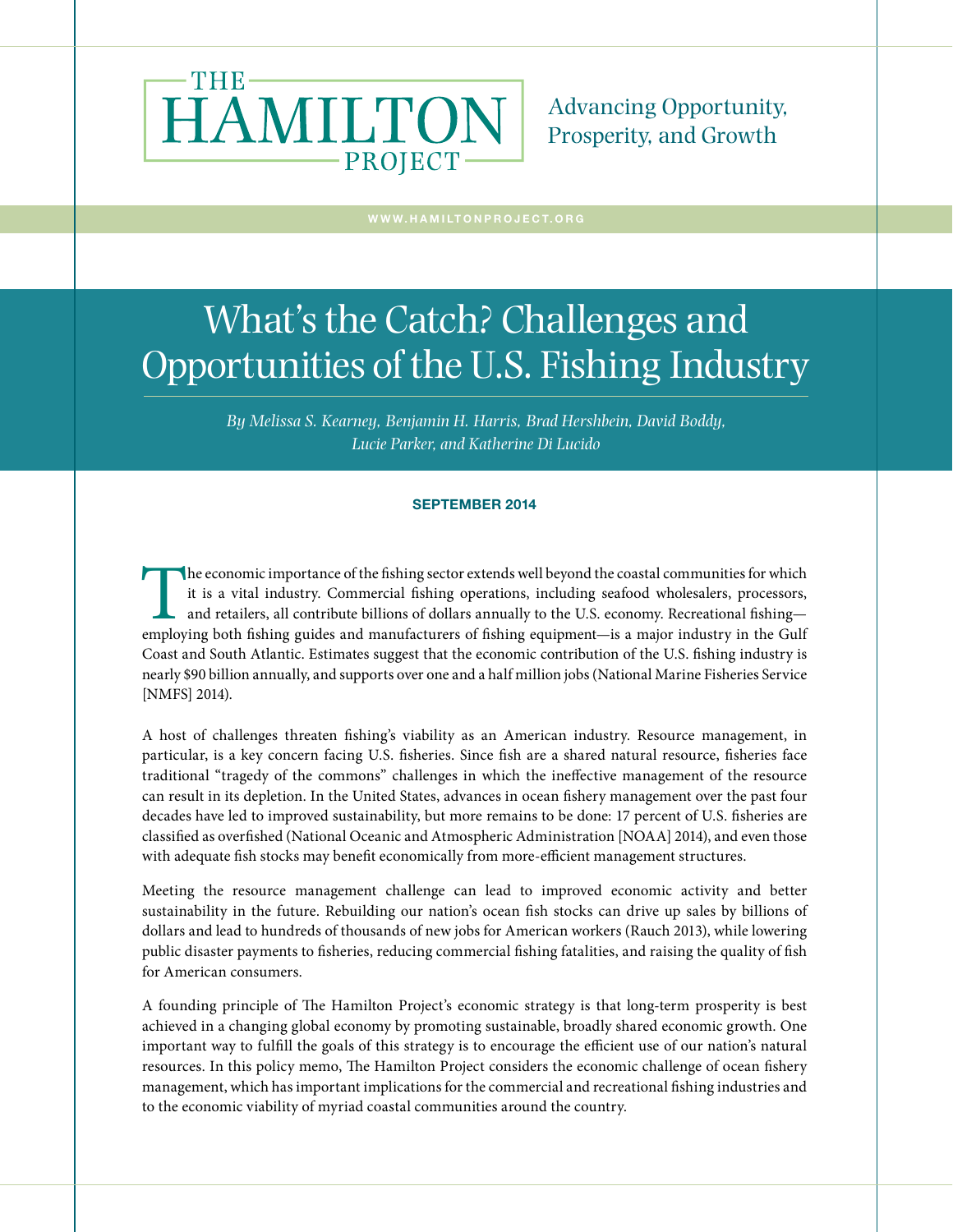# The Economic Significance of the U.S. Fishing Industry

Commercial harvesters at U.S. fisheries in 2012 directly generated \$7.0 billion in economic activity, but the industry's significance extends well beyond fishing harbors. All told, the U.S. fishing industry contributed \$89.4 billion to the U.S. economy in 2012 and accounted for 1.7 million jobs nationwide. The economic contribution of the fishing industry is split between commercial and recreational fishing, contributing \$59.0 billion and \$30.4 billion in 2012, respectively (NMFS 2014). As shown in figure 1, the economic contribution of the commercial fishing industry is far more than the value of landings (i.e., fish brought to shore), with substantial contributions by harvesters, wholesalers and distributors, retailers, importers, as well as processors and dealers. Similarly, recreational fishing drives economic activity not only through guided fishing trips, but also through the manufacture of boats and other fishing equipment.

Fishing is especially important to select local coastal economies, particularly those located in Alaska and Maine, and in the Pacific Northwest. Table 1 shows the areas with the most fishing-intensive local economies, as defined by share of total earnings.<sup>1</sup> In Alaska's Petersburg Census Area, for example, nearly one fifth of all wages in 2012 were earned from fishing.

Fish are also an important part of our nation's food supply. The United States ranks as the third-largest consumer of seafood in the world, following only China and Japan. In 2012,

Americans consumed over 4.5 billion pounds of seafood, or 14.4 pounds of fish and shellfish per person (Lowther 2013). In the past half-century, seafood's share of total caloric intake in the United States has steadily risen: between 1961 and 2011, the caloric intake from fish increased by over 40 percent (Food and Agriculture Organization of the United Nations [FAO] 2012; U.S. Department of Agriculture [USDA] 2003).

Much of the growing demand for seafood in this country is met by imported fish and shellfish. Imports accounted for an estimated 94 percent of seafood consumed in the United States in 2012 (Lowther 2013), although accurate estimates are hampered by the fact that the United States exports some fish for processing before importing them for consumption. More than half of all imported seafood comes from Asia, while about a third comes from South America and elsewhere in North America.

In 2013, the United States exported 1.5 million tons of seafood, valued above \$5 billion (NOAA Fisheries 2013). Fresh and frozen items made up the majority of exports and consisted mainly of salmon, lobster, and surimi (imitation crab meat, made mostly of pollock). Much of the domestic fish catch is exported rather than consumed at home due to a variety of factors, such as inexpensive foreign processing of fish, seasonal availability, and demand for different varieties of the same fish.

# A Natural Resource Challenge

Unlike other industries dependent on natural resource extraction, such as the oil and logging industries, fishing generally takes place without well-defined property rights.

#### FIGURE 1.





Source: National Marine Fisheries Service 2014.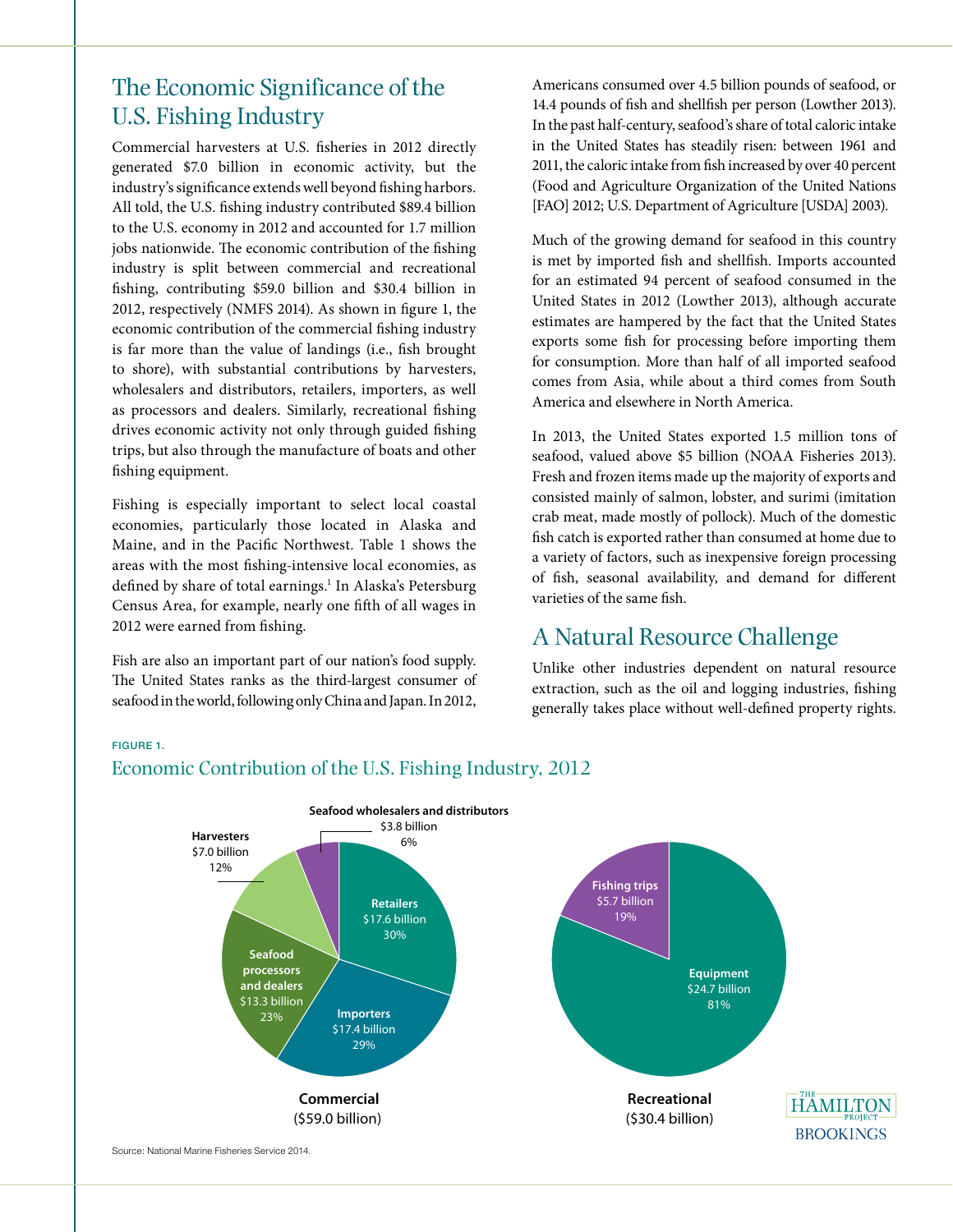### TABLE 1. Most Fishing-Intensive Local Economies by Share of Total Earnings, 2012

| Area                              | State     | Percent | Value (in millions) |
|-----------------------------------|-----------|---------|---------------------|
| Petersberg Census Area            | AK        | 18.9%   | \$24.4              |
| Knox County                       | ME        | 5.6%    | \$54.2              |
| Hoonah-Angoon Census Area         | AK        | 5.3%    | \$2.3               |
| Pacific County                    | <b>WA</b> | 4.6%    | \$13.7              |
| <b>Washington County</b>          | ME        | 3.9%    | \$22.0              |
| Dillingham Census Area            | AK        | $3.7\%$ | \$6.1               |
| Del Norte County                  | CA        | 3.2%    | \$14.9              |
| Prince of Wales-Hyder Census Area | AK        | 2.7%    | \$3.4               |
| Kenai Peninsula Borough           | AK        | 2.4%    | \$35.9              |
| <b>Curry County</b>               | OR.       | 2.4%    | \$7.8               |
| Lincoln County                    | OR.       | 2.3%    | \$21.4              |
| Ketchikan Gateway Borough         | AK        | 2.2%    | \$12.6              |
| Franklin County                   | <b>WA</b> | 1.8%    | \$30.8              |

Source: Bureau of Economic Analysis 2014.

Note: Local economies are counties or county equivalents. Values include earnings from fishing, hunting, and trapping.<br>.

# **HAMILTON BROOKINGS**

While an oil well or an acre of timberland typically belongs to a single owner, a patch of lake or ocean is common property, open to all. The lack of well-defined property rights in the fishing industry can create incentives that discourage sustainability.

Consider an open access fishery, where fishing can occur without any regulation or agreements. In such a setting, a fishing company has a strong incentive to continue catching fish until it is no longer cost effective for the particular firm to do so. Sensible management of overfished stocks by any individual fishing company will likely be offset by additional catch and landings by another company. In this free-for-all, if the fish are harvested faster than the population can be replenished, stocks will inevitably decline either until they are exhausted or until it is no longer cost effective to harvest them, likely harming both consumers and fishermen. Such a situation currently exists in West Africa, where international fleets are overfishing off the coast, threatening the livelihood of African fishermen (Africa Progress Panel 2014); it also has occurred in the United States in the recent past, with the near-depletion of the Atlantic Northwest cod in the 1990s.

This general phenomenon, termed the "tragedy of the commons" by biologist Garret Hardin in 1968, was actually described formally in the context of fishing by the economist H. Scott Gordon in 1954. It can arise in the context of what economists call a common good: a good that cannot be used by more than one consumer (rivalrous) and that is available to all (nonexcludable). Fishing is rivalrous because a fish

caught by one fisherman cannot be caught by another, and for much of U.S. history it was nonexcludable, because access to fish was open to everyone.

In general, states have jurisdiction up to three nautical miles from shore, while the federal government has jurisdiction, overseen by NOAA, between three and two hundred nautical miles from shore. Until the Magnuson-Stevens Fishery Conservation and Management Act was passed in 1976, there was no concerted federal effort to regulate fishing. After fish stocks continued to decline over the 1970s and 1980s, exacerbating economic hardship for workers in the fishing industry, the Magnuson-Stevens Act was amended in 1996 and again in 2006 in attempts to restore fish stocks.

Although the potential for overfishing was understood even before the twentieth century, two key factors made salient the need to better manage resources and improve regulation. First, technological advances in locating and catching fish grew rapidly after World War II. Devices like electronic fish finders that use radar and sonar, synthetic fibers to make stronger nets, and motorized power blocks to place and haul in nets all allowed the catch yield to increase (FAO 2005). Second, the world market for fish skyrocketed between the early 1950s and late 1970s, with volume of fish harvested more than tripling over this period (FAO 2012). These productivity and demand trends elevated the rate of fish extraction relative to fish stocks' ability to replenish, leading to faster rates of depletion. Only with these dramatic reductions in available supply did efforts to better manage fish stocks increase.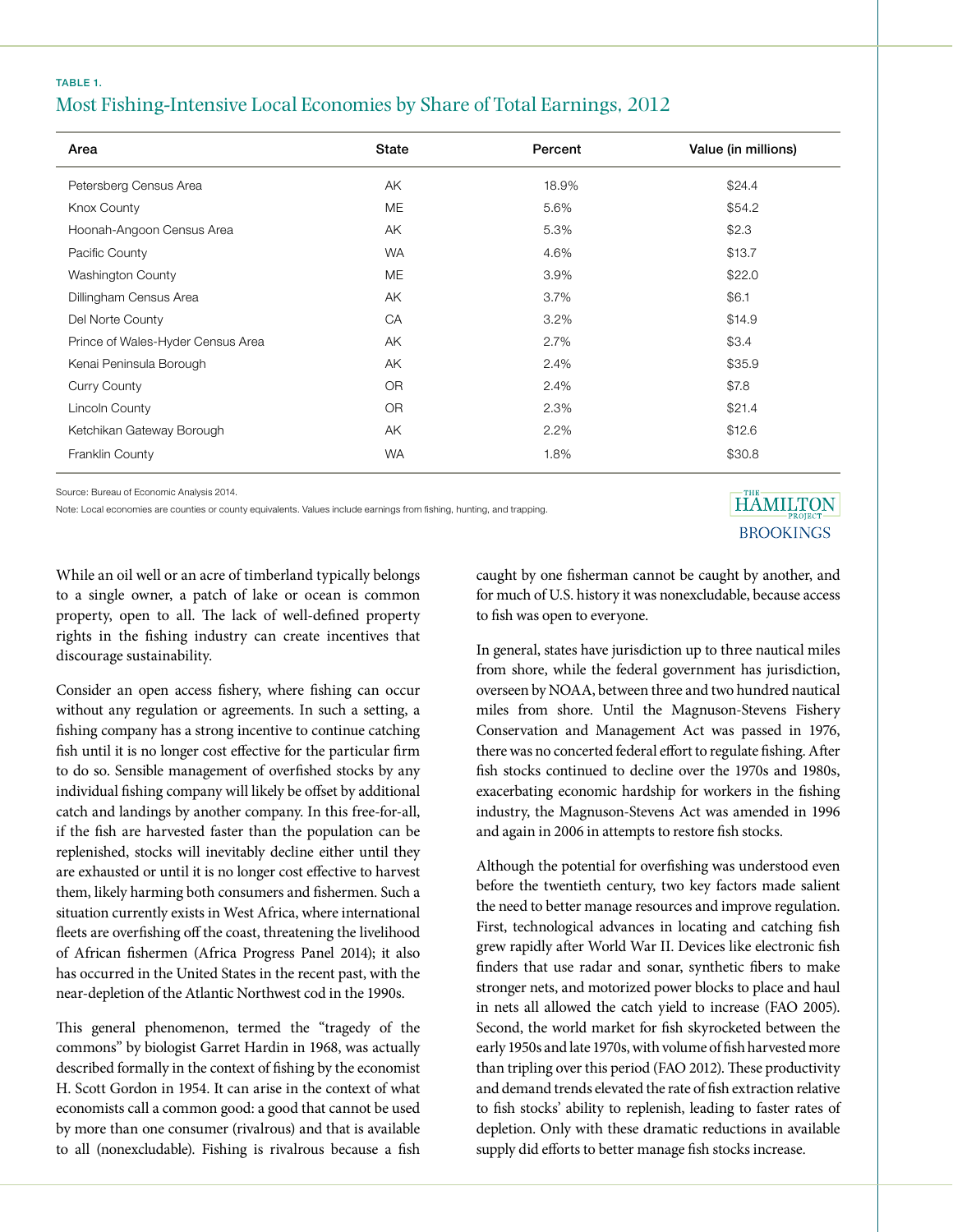Housed within the Department of Commerce, NOAA guides the use and protection of the nation's marine resources, including many high-value fisheries. Early attempts at management that began during the 1970s and 1980s typically consisted of limitations on fishing equipment and the areas and times fishing could occur. These restrictions, determined by the regional fishery management councils created by the Magnuson-Stevens Act, are still practiced as an exclusive form of management in the United States, but sole reliance on these restrictions has decreased worldwide (Darcy and Matlock 2000). These sorts of limitations have fallen out of favor, in part because they tend not to be that effective in protecting fish stocks or the economic well-being of fishermen (Homans and Wilen 1997). Without controlling the number of fishermen allowed to operate in a given fishery, these regulations' impact on sustainability is often temporary, and is offset by additional entrants to the area.

Fisheries in the United States today tend to be regulated by a controlled entry system of permits in conjunction with limited season lengths, total catch quotas, or both. This framework, particularly if there are total quotas, is more effective in guarding against depletion of fish stocks. However, because there are no limits on what each fisherman may catch, competition among them and the ensuing expenditures on better gear and larger boats raise fishermen's costs and their uncertainty over what their catch—and their profits—will be. For communities that depend on the fishing industry as an important part of their economies, such a management system may not be sustainable.

# Fishing Catch Shares

With the goal of improved economic and ecological sustainability of U.S. fisheries, several governmental and nonprofit organizations, as well as a growing number of economists and natural scientists, have proposed catch shares—a management system based on property rights as an alternative to traditional management structures (Holliday 2009). Catch share programs assign property rights to various stakeholders, including individuals, communities, and cooperatives, with the goal of establishing incentives to promote long-term sustainability of fish stocks.

Catch shares are a family of policies—rather than a one-sizefits-all solution—that can be customized to the particular circumstances of a community. All catch shares enable fishery management councils to establish the total amount of fish that can be caught based on sustainability criteria. But catch shares differ in their implementation. One version of catch shares assigns tradable fishing rights to individuals, giving each fisherman a share of the total allowable catch. This design aims to encourage fishermen with low costs to purchase shares from those with high costs, improving catch efficiency while compensating those who choose to sell their shares. Another

type of catch shares allows a group of fishermen to explicitly cooperate on harvest strategies, co-management, and marketing. And yet another type gives a fishing community an exclusive privilege to harvest a designated area of the ocean.

Since they were first implemented in 1990, fifteen catch share programs have been adopted in the United States (NMFS 2014). Interestingly, these programs were not imposed by government regulators: they were implemented voluntarily by regional councils, the membership of which includes the fishermen themselves. Perhaps reflecting this trend, legislators acknowledged the potential of catch shares to improve the management of U.S. fisheries in the 2006 revision of the Magnuson-Stevens Act.

Today, roughly half of the fish caught in the United States are harvested from a fishery under catch share management. However, as shown in figure 2a, catch share adoption varies widely by region, with fisheries in Alaska and on the West Coast establishing catch shares more readily than other U.S. regions. As a whole, the United States lags behind other countries in catch share adoption. As illustrated in figure 2b, nearly all fish caught in Australia, New Zealand, South Africa, and South America, and 76 percent of fish caught in Europe, are caught under catch shares, compared to 50 percent of fish caught in the United States (Melnychuk et al. 2012).

The primary justification for catch share management, according to many economists, is that it discourages depletion and leads to more-sustainable management of fish stocks. For example, one study found that catch shares on average reduced extractions from roughly twice the efficient level to the efficient level (Grimm et al. 2012). Researchers have also noted that catch shares reduce bycatch—non-targeted species harvested accidentally—and lead to improved ecological health of the ocean (Branch 2009). Proponents argue that catch shares also eliminate the so-called race to fish, and dramatically elongate the fishing season, leading to gains in long-term employment opportunities among fishermen, higher safety and fewer fishing deaths, and improved availability of fresh fish for consumers. Many economists believe that by allowing trade between fishermen, catch shares can encourage the most efficient fishermen to participate in the market, potentially leading to lower costs and higher profits.

The catch share approach is not without its critics. By allowing tradable permits, some argue, catch shares can encourage consolidation and eliminate the presence of smaller operators, potentially altering the character of coastal communities that have long depended on the fishing industry (Rust 2013). Other skeptics contend that catch shares can reduce the number of fishing boats in the water, leading to declines in sales for boat manufacturers (Gaines 2011). Some researchers question the claims made by catch share proponents, finding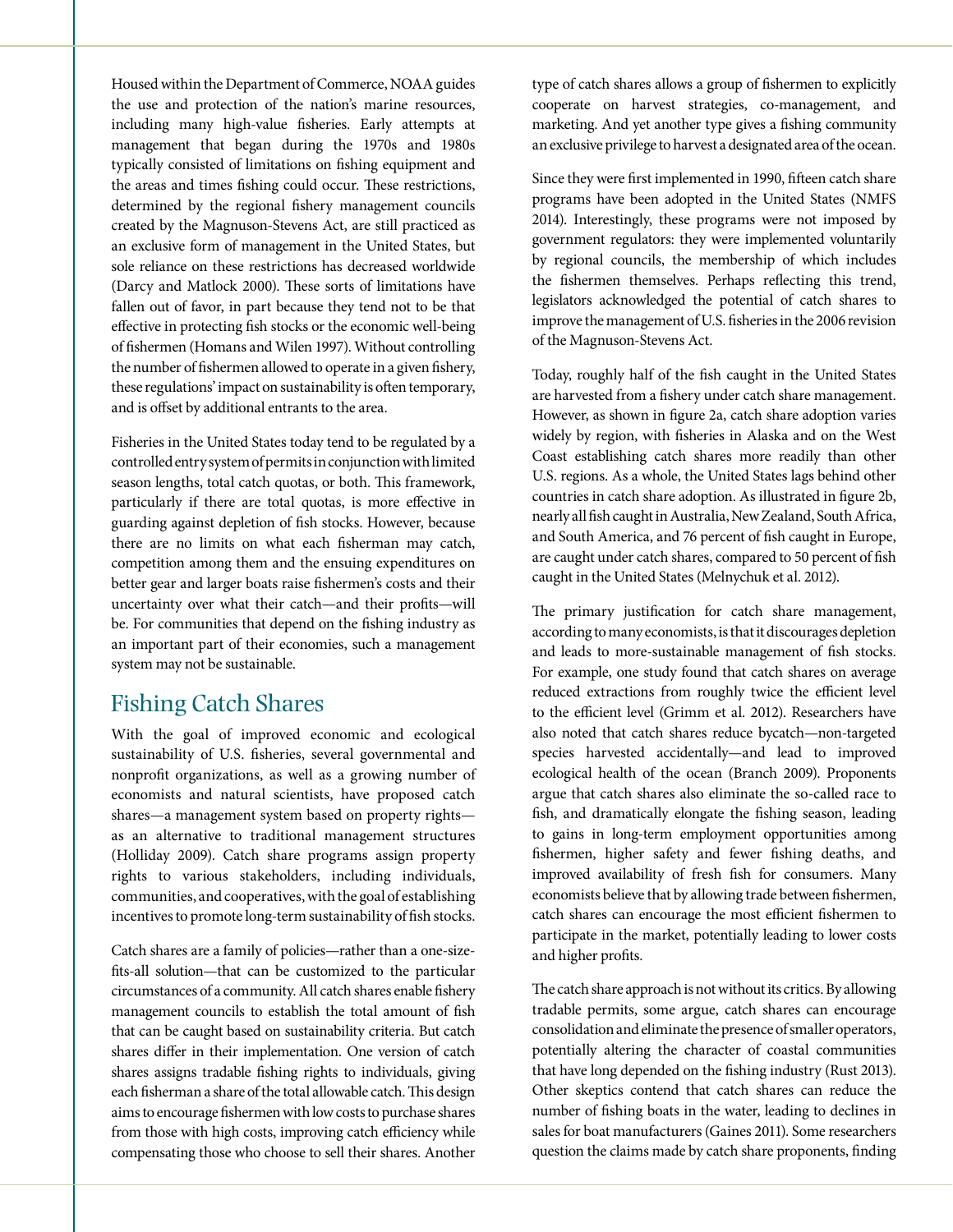limited gains to ecological health owing to catch share adoption (Brewer 2011; Essington 2009). In addition, some recreational fishermen oppose catch shares on the grounds that recreational interests may be underrepresented in the allocation of fishing rights.

In a new Hamilton Project discussion paper, Christopher Costello of the University of California, Santa Barbara proposes reforms that would require fisheries meeting certain criteria to undertake a transparent comparison of the economic, social, and ecological trade-offs between status quo management and alternative management structures, including different forms of catch shares (Costello forthcoming). Costello contends that such a comparison would provide fishermen and other stakeholders with the necessary information to better advocate for management approaches that reflect their diverse goals.

### FIGURE 2A.

### U.S. Catch Volume by Management System and Region, 2009



Sources: Personal communication with Michael Melnychuk, School of Aquatic and Fishery Sciences, University of Washington, July 14, 2014; authors' calculations Note: Catch share data include partial catch share systems. Non-catch shares refer to quota or effort-control management. In the Southern Atlantic Coast and Gulf of Mexico, the volume of fish caught under catch shares is negligible.

#### FIGURE 2B.

### Global Catch Volume by Management System and Region, 2009



Sources: Personal communication with Michael Melnychuk, School of Aquatic and Fishery Sciences, University of Washington, July 14, 2014; authors' calculations. Note: Catch share data include partial catch share systems. Non-catch shares refer to quota or effort-control management.

In Australia, New Zealand, and South Africa, the volume of fish caught under non-catch shares is negligible.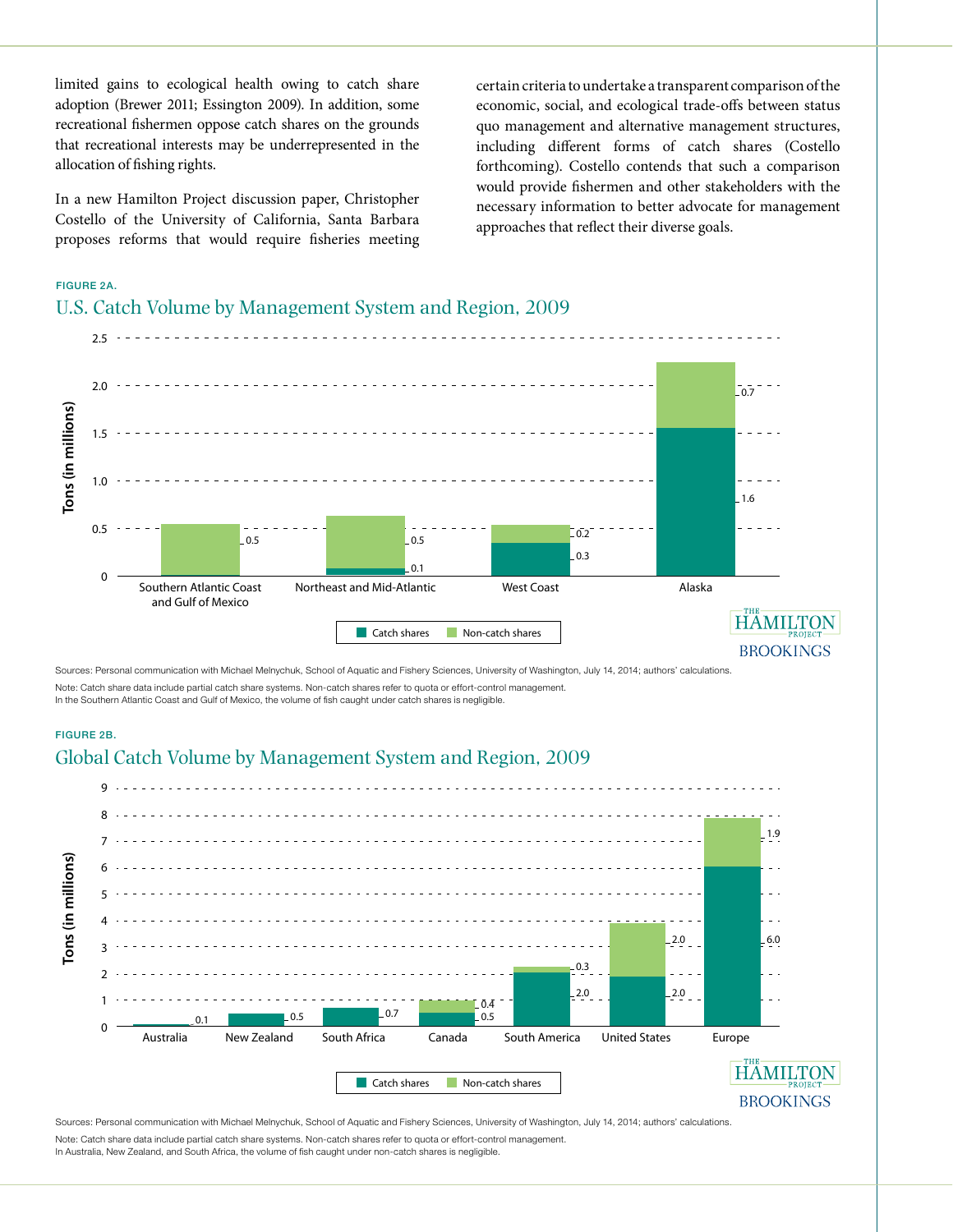# Fish Sustainability and Industry Revenue

Effective management systems are an important component of a sustainable and prosperous fishing industry. Indeed, the consequences of ineffective management systems include depleted fish stocks and diminished economic value. The overfishing or depletion of a specific stock has the potential to lead to the collapse of the related fisheries, with concomitant ecological and economic repercussions. For example, in 2009 alone, commercial fishermen in New England lost at least \$149 million and captured only 21 percent of their potential revenue due to the overfishing of species such as cod, flounder, and halibut (The Pew Charitable Trusts 2011).

Not surprisingly, given the ecological-economic dynamic within fisheries, fish sustainability and fishery revenue move together. Figure 3 compares U.S. fishery revenue, denoted by the blue line, to a measure of sustainability called the Fish Stock Sustainability Index (FSSI), represented by the purple line. NOAA Fisheries captures the ecological status of the nations' fisheries by assigning a sustainability score to the most important commercial and recreational fisheries, which collectively cover the bulk of total U.S. fish landings (NOAA Fisheries 2012). The maximum possible FSSI is 920; in this best-case scenario, no fish stock is overfished, which is a status in which a stock's ability to maintain maximum

sustainable yield is jeopardized. Between 2000 and 2012, fish sustainability increased by 72 percent as revenues grew by 4 percent (adjusted for inflation). Over the past fifteen years, thirty-four out of 230 U.S. marine fish stocks have recovered from an overfished status (NOAA Fisheries 2014). Perhaps contrary to conventional wisdom, most U.S. fisheries are not overfished, although a handful still struggle to end overfishing.

The NMFS estimates that rebuilding all U.S. fish stocks would have strong positive effects on the fishing industry, generating billions of dollars in sales and adding hundreds of thousands of jobs (Rauch 2013). Given these significant effects on the economy, rebuilding fish stocks and managing fisheries effectively should be a part of our national economic agenda.

### Conclusion

Despite the gains in sustainability over the past three decades, overfishing and mismanagement of resources continue to threaten the U.S. fishing industry and coastal communities. Improved management of fishing resources can benefit commercial and recreational fishermen, the ecological health of our oceans, and American consumers alike. This improved management will likely be achieved through innovative policies that implement economic incentives to promote efficiency and long-run sustainability.

#### FIGURE 3.

### Fish Stock Sustainability Index (FSSI) and Total Landings Revenue, 2000–2012



Sources: National Marine Fisheries Service (NMFS) 2007; National Oceanic and Atmospheric Administration Fisheries (NOAA) n.d.a, n.d.b; authors' calculations

Note: Total landings revenues were derived from NMFS (2007) and are adjusted to 2012 dollars using the Consumer Price Index Research Series. FSSI data from 2000 are from NOAA Fisheries n.d.a; FSSI data from 2005-12 are from NOAA Fisheries n.d.b. FSSI data are unavailable for 2001-4. The dashed line represents a linear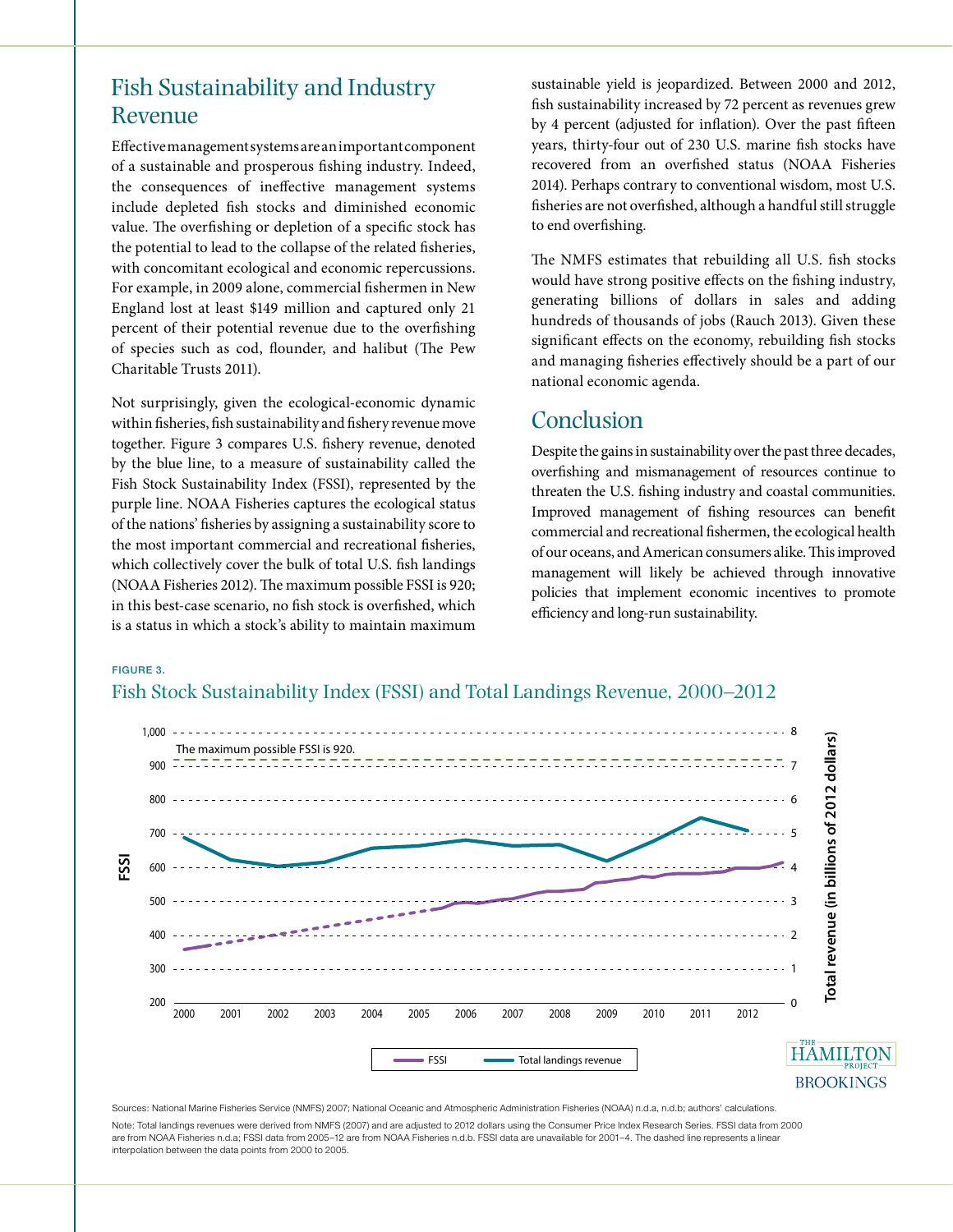# Endnote

1. The Bureau of Economic Analysis groups fishing, hunting, and trapping into a single category, and we assume that hunting and trapping make a negligible contribution to this category in these coastal census areas.

### References

- Africa Progress Panel. 2014. *Grain Fish Money: Financing Africa's Green and Blue Revolutions.* Africa Progress Report 2014. Geneva: Africa Progress Panel.
- Branch, Trevor. 2009. "How do Individual Transferable Quotas Affect Marine Ecosystems?" *Fish and Fisheries* 10: 39–57.
- Brewer, Jennifer F. 2011. "Paper Fish and Policy Conflict: Catch Shares and Ecosystem-Based Management in Maine's Groundfishery." *Ecology and Society* 16 (1): 15.
- Bureau of Economic Analysis. 2014. "Table 1. Personal Income by Major Source and Earnings by NAICS Industry." GDP & Personal Income, Regional Data, Bureau of Economic Analysis, U.S. Department of Commerce, Washington DC.
- Costello, Christopher. Forthcoming. "Tomorrow's Catch: A Proposal to Strengthen the Economic Sustainability of U.S. Fisheries." Discussion Paper No. 2014-04. The Hamilton Project, Brookings Institution, Washington, DC.
- Darcy, D. H., and G. C. Matlock. 2000. "Development and Implementation of Access Limitation Programmes in Marine Fisheries of the United States." In *Use of Property Rights in Fisheries Management*, edited by Ross Shotton, 96–106. Rome: Food and Agriculture Organization of the United Nations.
- Essington, Timothy. 2009. "Ecological Indicators Display Reduced Variation in North American Catch Shares Fisheries." *Proceedings of the National Academy of Sciences* 107 (2): 754–59.
- Food and Agriculture Organization of the United Nations (FAO). 2005. *Fishery Country Profile: The United States of America.*  Rome: Food and Agriculture Organization of the United Nations.
- ———. 2012. *Yearbook of Fishery Statistics Summary Tables.* Rome: Food and Agriculture Organization of the United Nations.
- Gaines, Richard. 2011. "Bill Would Put New Clamps on Catch Shares." *Gloucester Times*, August 7.
- Gordon, H. Scott. 1954. "The Economic Theory of a Common-Property Resource: The Fishery." *Journal of Political Economy* 62 (2): 124–42.
- Grimm, Dietmar, Ivan Barkhorn, David Festa, Kate Bonzon, Judd Boomhower, Valerie Hovland, and Jason Blau. 2012. "Assessing Catch Shares' Effects: Evidence from Federal United States and Associated British Columbian Fisheries." *Marine Policy* 36: 644–57.
- Hardin, Garrett. 1968. "The Tragedy of the Commons." *Science* 162 (3859): 1243–48.
- Holliday, Mark. 2009. "Design and Use of Catch Shares under the Magnuson-Stevens Act." National Oceanic and Atmospheric Administration Fisheries, National Oceanic and Atmospheric Administration, U.S. Department of Commerce, Washington, DC.
- Homans, Frances R., and James E. Wilen. 1997. "A Model of Regulated Open Access Resource Use." *Journal of Environmental Economics and Management* 32 (1): 1–21.
- Lowther, Alan. 2013. "Fisheries of the United States 2012." National Marine Fisheries Service, National Oceanic and Atmospheric Administration, U.S. Department of Commerce, Washington, DC. http://www.st.nmfs.noaa.gov/Assets/ commercial/fus/fus12/FUS2012.pdf.
- Melnychuk, Michael C., Timothy E. Essington, Trevor A. Branch, Selina S. Heppell, Olaf P. Jensen, Jason S. Link, Steven J. D. Martell, Ana M. Parma, John G. Pope, and Anthony D. M. Smith. 2012. "Can Catch Share Fisheries Better Track Management Targets?" *Fish and Fisheries* 13: 267–90.
- National Marine Fisheries Service (NMFS). 2007. "Annual Commercial Landings Statistics." National Marine Fisheries Service, National Oceanic and Atmospheric Administration, U.S. Department of Commerce, Washington, DC. http:// www.st.nmfs.noaa.gov/st1/commercial/landings/annual\_ landings.html.
- National Marine Fisheries Service (NMFS). 2014. "Fisheries Economics of the United States 2012: Economics and Sociocultural Status and Trends Series." National Marine Fisheries Service, National Oceanic and Atmospheric Administration, U.S. Department of Commerce, Washington, DC. http://www.st.nmfs.noaa.gov/Assets/ economics/documents/feus/2012/FEUS2012.pdf.
- National Oceanic and Atmospheric Administration (NOAA) Fisheries. 2012. "Appendix 1: Report Format and Description of Methodology for Determining Overfishing and Overfished Status." National Oceanic and Atmospheric Administration Fisheries, National Oceanic and Atmospheric Administration, U.S. Department of Commerce, Washington, DC.
	- 2013. "Imports and Exports of Fishery Products: Annual Summary, 2013." National Oceanic and Atmospheric Administration Fisheries, National Oceanic and Atmospheric Administration, U.S. Department of Commerce, Washington, DC.
	- 2014. "Status of Stocks 2013: Annual Report to Congress on the Status of U.S. Fisheries." National Oceanic and Atmospheric Administration Fisheries, National Oceanic and Atmospheric Administration, U.S. Department of Commerce, Washington, DC. http://www.nmfs.noaa.gov/ sfa/fisheries\_eco/status\_of\_fisheries/archive/2013/status\_of\_ stocks\_2013\_web.pdf.
- n.d.a. "Fish Stock Sustainability Index." National Oceanic and Atmospheric Administration Fisheries, National Oceanic and Atmospheric Administration, U.S. Department of Commerce, Washington, DC. http://www.nmfs.noaa.gov/sfa/ fisheries\_eco/status\_of\_fisheries/fssi.html.
- ———. n.d.b. "Stock Status Archive." National Oceanic and Atmospheric Administration Fisheries, National Oceanic and Atmospheric Administration, U.S. Department of Commerce, Washington, DC. http://www.nmfs.noaa.gov/ sfa/fisheries\_eco/status\_of\_fisheries/archive/stock\_status\_ archive.html.
- The Pew Charitable Trusts. 2011. "Overfishing Cost New England Fishermen at Least \$149 Million in 2009." The Pew Charitable Trusts, Washington, DC.
- Rauch, Samuel D. III. 2013. "Written Testimony on Reauthorization of the Magnuson-Stevens Fishery Conservation and Management Act." http://www.nmfs.noaa.gov/ stories/2013/03/docs/omb\_cleared\_\_magnuson\_act\_ testimony\_20130311.pdf.
- Rust, Susanne. 2013. "Catch Shares Leave Fishermen Reeling." *Bay Citizen*. March 12. https://www.baycitizen.org/ news/environment/system-turns-us-fishing-rights-intocommodity-sque/.
- U.S. Department of Agriculture (USDA). 2003. *Agriculture Fact Book: 2001–2002*. Washington, DC: U.S. Food and Drug Administration.